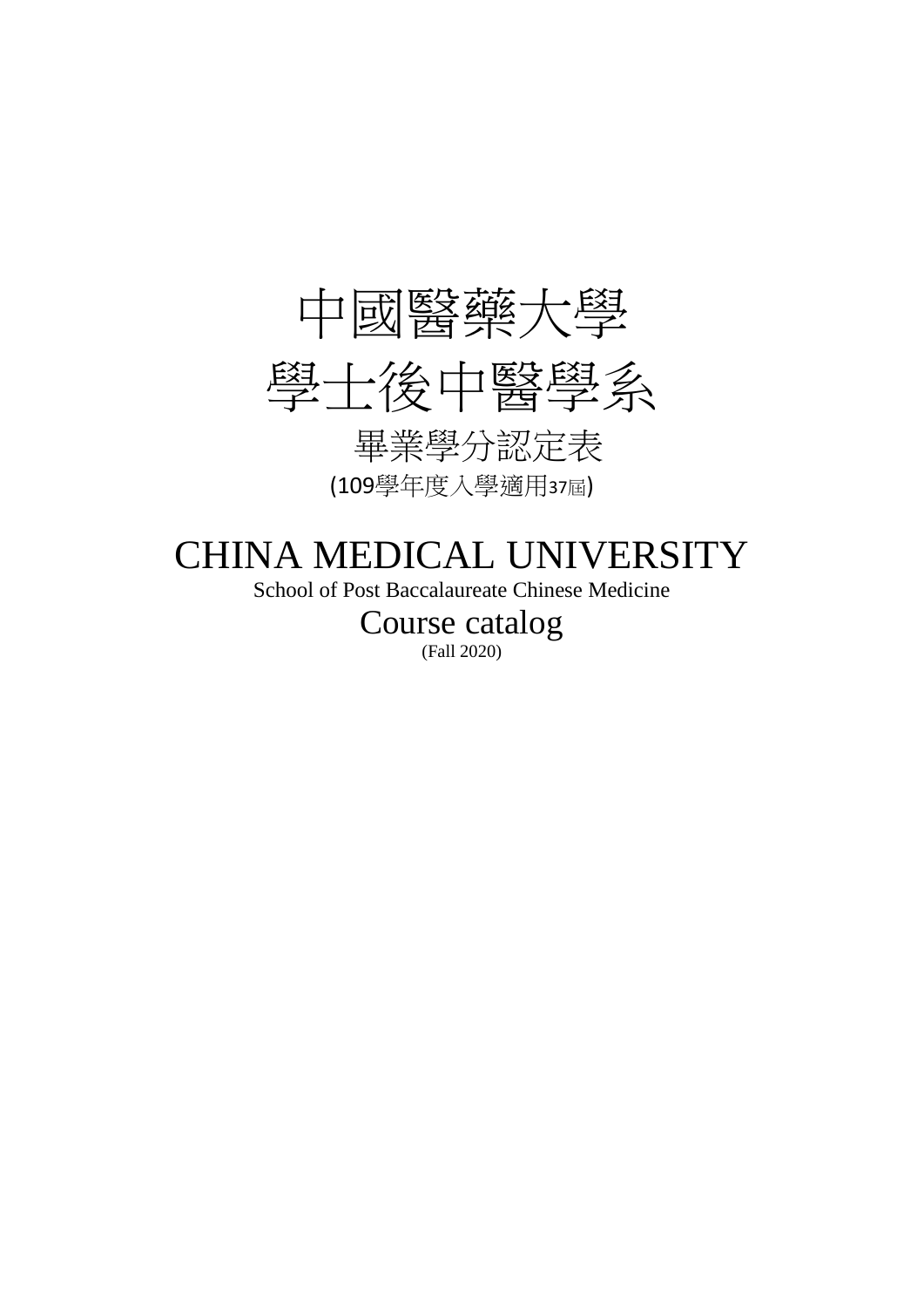### 中國醫藥大學 中醫學院 學士後中醫學系 必修 畢業學分認定表

|                                                                          |                | 第一學年                         |                                   | 第二學年              |                              | 第三學年                    |                                | 第四學年 第五學年                                 |                        |                                      |
|--------------------------------------------------------------------------|----------------|------------------------------|-----------------------------------|-------------------|------------------------------|-------------------------|--------------------------------|-------------------------------------------|------------------------|--------------------------------------|
| 科目名稱                                                                     | 學分             |                              | 1 <sup>st</sup> Year              | $2^{\rm nd}$ Year |                              |                         | 3rd Year                       | $4^{\rm th}$ Year                         | 5 <sup>th</sup> Year   | 備<br>註 / Hour                        |
| <b>Required Courses</b>                                                  | Credit         | $\overline{\phantom{1}}$ lst | $\overline{\bigtriangledown}$ 2nd | $\vdash$ 1st      | $\overline{\mathcal{N}}$ 2nd | $\vdash$ <sup>1st</sup> | $\overline{\mathcal{N}}^{2nd}$ | $\overbrace{\mathrm{+}}^{\text{1st,2nd}}$ | $4$ <sup>1st,2nd</sup> |                                      |
| 中醫醫學史<br><b>History of Chinese</b><br>medicine                           | 2              | $\overline{2}$               |                                   |                   |                              |                         |                                |                                           |                        | 36 hour                              |
| 中醫生理學<br>Physiology of Chinese<br>medicine                               | 3              | 3                            |                                   |                   |                              |                         |                                |                                           |                        | 藏象生理,<br>含經絡、氣血津液<br>54 hour         |
| 中醫藥物學(一)<br>Herbal pharmacy of<br>Chinese medicine (I)                   | 2              | $\overline{2}$               |                                   |                   |                              |                         |                                |                                           |                        | 總論、各論(一)<br>36 hour                  |
| 大體解剖學(C)<br>Gross anatomy                                                | 3              | 3                            |                                   |                   |                              |                         |                                |                                           |                        | 54 hour                              |
| 大體解剖學實習(B)<br>Gross anatomy<br>laboratory                                | $\overline{c}$ | $\overline{2}$               |                                   |                   |                              |                         |                                |                                           |                        | 72 hour                              |
| 組織學(B)<br>Histology                                                      | $\overline{2}$ | $\overline{2}$               |                                   |                   |                              |                         |                                |                                           |                        | 正課2學分<br>36 hour                     |
| 生理學(B)<br>Physiology                                                     | 4              | $\overline{4}$               |                                   |                   |                              |                         |                                |                                           |                        | 72 hour                              |
| 中醫藥物學(二)<br>Herbal pharmacy of<br>Chinese medicine(II)                   | 2              |                              | $\overline{2}$                    |                   |                              |                         |                                |                                           |                        | 各論(二)<br>36 hour                     |
| 中醫診斷學<br>Clinical diagnosis of<br>Chinese medicine                       | 4              |                              | $\overline{4}$                    |                   |                              |                         |                                |                                           |                        | 中醫診斷原理及四診技能<br>72 hour               |
| 中藥炮製及藥材學<br>Processing &<br>identification of<br>Chinese herbs           | $\overline{2}$ |                              | $\mathfrak{D}$                    |                   |                              |                         |                                |                                           |                        | 含實驗0.5<br>36 hour                    |
| 中醫環境醫學<br><b>Traditional Chinese</b><br>environmental<br>medicine        | $\overline{c}$ |                              | $\overline{2}$                    |                   |                              |                         |                                |                                           |                        | 環境病因、運氣醫學<br>36 hour                 |
| 公共衛生學<br>Public health                                                   | $\overline{c}$ |                              | $\overline{c}$                    |                   |                              |                         |                                |                                           |                        | 36 hour                              |
| 醫學生涯<br>Medical professions                                              | $\mathbf{1}$   |                              | 1                                 |                   |                              |                         |                                |                                           |                        | 不同領域專家經驗<br>36 hour                  |
| 微生物學及免疫學(B-<br>$1$ , (B-2) Microbiology<br>& immunology $_{(B-1),(B-2)}$ | 4              |                              | $\overline{2}$                    | $\overline{2}$    |                              |                         |                                |                                           |                        | 各2學分<br>72 hour                      |
| 病理學(B-1),(B-2)<br>Pathology                                              | 4              |                              | $\overline{2}$                    | $\overline{2}$    |                              |                         |                                |                                           |                        | 正課4學分:以病理生理學(病<br>理發生)為核心<br>72 hour |
| 藥理學(C-1),(C-2)<br>Pharmacology                                           | 4              |                              | $\overline{2}$                    | $\overline{2}$    |                              |                         |                                |                                           |                        | 含中西藥交互作用<br>72 hour                  |
| 中醫藥物學(三)<br>Herbal pharmacy of<br>Chinese medicine (III)                 | $\overline{2}$ |                              |                                   | $\overline{2}$    |                              |                         |                                |                                           |                        | 36 hour                              |
| 神經解剖學<br>Neuroanatomy                                                    | 1              |                              |                                   | $\mathbf{1}$      |                              |                         |                                |                                           |                        | 18 hour                              |

### 109學年度入學適用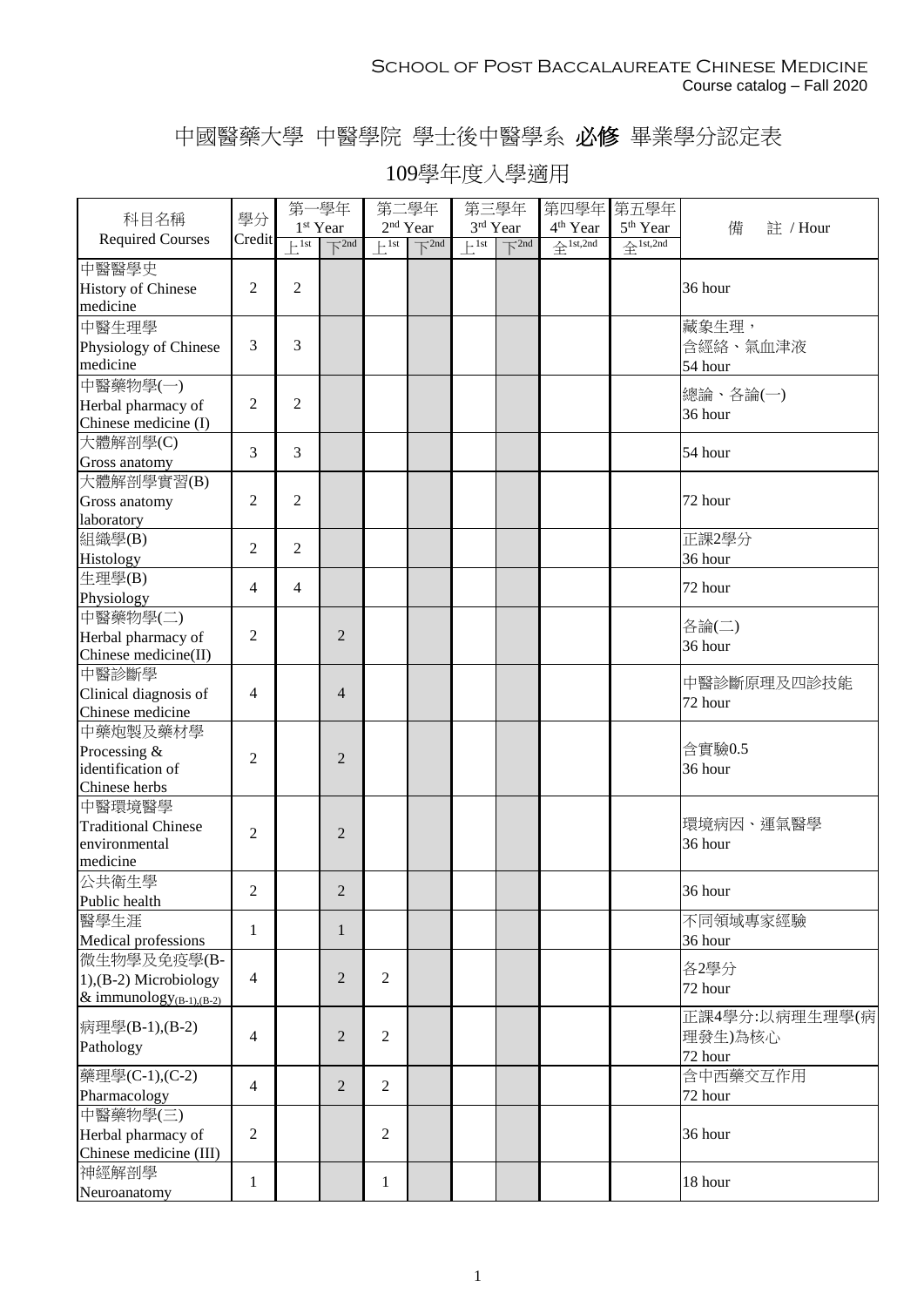| 科目名稱                                    | 學分             | 第一學年                                                                                                                                                                                                                                                                                                                                                                                                    |                                       | 第二學年                         |                                | 第三學年                         |                                   | 第四學年              | 第五學年                            |               |
|-----------------------------------------|----------------|---------------------------------------------------------------------------------------------------------------------------------------------------------------------------------------------------------------------------------------------------------------------------------------------------------------------------------------------------------------------------------------------------------|---------------------------------------|------------------------------|--------------------------------|------------------------------|-----------------------------------|-------------------|---------------------------------|---------------|
| <b>Required Courses</b>                 | Credit         |                                                                                                                                                                                                                                                                                                                                                                                                         | 1 <sup>st</sup> Year                  | $2^{\rm nd}$ Year            |                                |                              | 3rd Year                          | $4^{\rm th}$ Year | 5 <sup>th</sup> Year            | 備<br>註 / Hour |
|                                         |                | $\left[\frac{1}{1} + \frac{1}{1} + \frac{1}{1} + \frac{1}{1} + \frac{1}{1} + \frac{1}{1} + \frac{1}{1} + \frac{1}{1} + \frac{1}{1} + \frac{1}{1} + \frac{1}{1} + \frac{1}{1} + \frac{1}{1} + \frac{1}{1} + \frac{1}{1} + \frac{1}{1} + \frac{1}{1} + \frac{1}{1} + \frac{1}{1} + \frac{1}{1} + \frac{1}{1} + \frac{1}{1} + \frac{1}{1} + \frac{1}{1} + \frac{1}{1} + \frac{1}{1} + \frac{1}{1} + \frac$ | $\overline{\bigwedge}$ <sup>2nd</sup> | $\left  \frac{1}{1} \right $ | $\overline{\mathcal{N}}^{2nd}$ | $\left  \cdot \right ^{1st}$ | $\overline{\bigtriangledown}$ 2nd | $4$ lst,2nd       | $\triangleq$ <sup>1st,2nd</sup> |               |
| 中醫病理學                                   |                |                                                                                                                                                                                                                                                                                                                                                                                                         |                                       |                              |                                |                              |                                   |                   |                                 | 病機總論、各論       |
| Chinese medical                         | 3              |                                                                                                                                                                                                                                                                                                                                                                                                         |                                       | 3                            |                                |                              |                                   |                   |                                 | 54 hour       |
| pathology<br>基礎針灸學                      |                |                                                                                                                                                                                                                                                                                                                                                                                                         |                                       |                              |                                |                              |                                   |                   |                                 | 總論            |
| Basic acupuncture                       | 3              |                                                                                                                                                                                                                                                                                                                                                                                                         |                                       | 3                            |                                |                              |                                   |                   |                                 | 54 hour       |
| 流行病及生物統計學                               |                |                                                                                                                                                                                                                                                                                                                                                                                                         |                                       |                              |                                |                              |                                   |                   |                                 |               |
| Epidemiology &                          | $\overline{c}$ |                                                                                                                                                                                                                                                                                                                                                                                                         |                                       | 2                            |                                |                              |                                   |                   |                                 | 36 hour       |
| biostatistics                           |                |                                                                                                                                                                                                                                                                                                                                                                                                         |                                       |                              |                                |                              |                                   |                   |                                 |               |
| 社會文化與醫療                                 |                |                                                                                                                                                                                                                                                                                                                                                                                                         |                                       |                              |                                |                              |                                   |                   |                                 | 台灣醫療相關之社會文化議  |
| Social culture & health                 | $\overline{2}$ |                                                                                                                                                                                                                                                                                                                                                                                                         |                                       | 2                            |                                |                              |                                   |                   |                                 | 題             |
| care                                    |                |                                                                                                                                                                                                                                                                                                                                                                                                         |                                       |                              |                                |                              |                                   |                   |                                 | 36 hour       |
| 傷寒學                                     |                |                                                                                                                                                                                                                                                                                                                                                                                                         |                                       |                              |                                |                              |                                   |                   |                                 |               |
| Theory of Shang-Han                     | $\overline{4}$ |                                                                                                                                                                                                                                                                                                                                                                                                         |                                       | 2                            | $\overline{2}$                 |                              |                                   |                   |                                 | 72 hour       |
| 中醫方劑學                                   |                |                                                                                                                                                                                                                                                                                                                                                                                                         |                                       |                              |                                |                              |                                   |                   |                                 |               |
| Prescriptions of                        | 5              |                                                                                                                                                                                                                                                                                                                                                                                                         |                                       | 3                            | $\overline{2}$                 |                              |                                   |                   |                                 | 總論、各論         |
| Chinese medicine                        |                |                                                                                                                                                                                                                                                                                                                                                                                                         |                                       |                              |                                |                              |                                   |                   |                                 | 90 hour       |
| 中醫方劑學實驗                                 |                |                                                                                                                                                                                                                                                                                                                                                                                                         |                                       |                              |                                |                              |                                   |                   |                                 |               |
| Prescriptions laboratory                | 1              |                                                                                                                                                                                                                                                                                                                                                                                                         |                                       |                              | $\mathbf{1}$                   |                              |                                   |                   |                                 | 36 hour       |
| of Chinese medicine                     |                |                                                                                                                                                                                                                                                                                                                                                                                                         |                                       |                              |                                |                              |                                   |                   |                                 |               |
| 中醫養生學                                   |                |                                                                                                                                                                                                                                                                                                                                                                                                         |                                       |                              |                                |                              |                                   |                   |                                 | 含氣功導引食療       |
| Health promotion of                     | $\mathfrak{2}$ |                                                                                                                                                                                                                                                                                                                                                                                                         |                                       |                              | $\overline{2}$                 |                              |                                   |                   |                                 | 36 hour       |
| Chinese medicine                        |                |                                                                                                                                                                                                                                                                                                                                                                                                         |                                       |                              |                                |                              |                                   |                   |                                 |               |
| 臨床針灸學                                   | 3              |                                                                                                                                                                                                                                                                                                                                                                                                         |                                       |                              | 3                              |                              |                                   |                   |                                 | 疾病治療(含臨床技能)   |
| Clinical acupuncture                    |                |                                                                                                                                                                                                                                                                                                                                                                                                         |                                       |                              |                                |                              |                                   |                   |                                 | 54 hour       |
| 中醫證治學                                   |                |                                                                                                                                                                                                                                                                                                                                                                                                         |                                       |                              |                                |                              |                                   |                   |                                 | 含金匱與雜病之病名與證治  |
| Symptoms & treatment                    | 5              |                                                                                                                                                                                                                                                                                                                                                                                                         |                                       |                              | 5                              |                              |                                   |                   |                                 | 及辨證思維技能       |
| of Chinese medicine                     |                |                                                                                                                                                                                                                                                                                                                                                                                                         |                                       |                              |                                |                              |                                   |                   |                                 | 90 hour       |
| 內科學概論                                   |                |                                                                                                                                                                                                                                                                                                                                                                                                         |                                       |                              |                                |                              |                                   |                   |                                 | 西醫內科症治學       |
| Introduction to internal<br>medicine    | $\overline{2}$ |                                                                                                                                                                                                                                                                                                                                                                                                         |                                       |                              | $\overline{2}$                 |                              |                                   |                   |                                 | 36 hour       |
|                                         |                |                                                                                                                                                                                                                                                                                                                                                                                                         |                                       |                              |                                |                              |                                   |                   |                                 | 含嚴重性流行病之因應2小  |
| 感染症學                                    | 1              |                                                                                                                                                                                                                                                                                                                                                                                                         |                                       |                              | 1                              |                              |                                   |                   |                                 | 時             |
| Infectious diseases                     |                |                                                                                                                                                                                                                                                                                                                                                                                                         |                                       |                              |                                |                              |                                   |                   |                                 | 18 hour       |
| 臨床診斷學                                   |                |                                                                                                                                                                                                                                                                                                                                                                                                         |                                       |                              |                                |                              |                                   |                   |                                 | 含西醫臨床技能       |
| Clinical diagnosis                      |                |                                                                                                                                                                                                                                                                                                                                                                                                         |                                       |                              | $\overline{2}$                 |                              |                                   |                   |                                 | 36 hour       |
| 實驗診斷學                                   |                |                                                                                                                                                                                                                                                                                                                                                                                                         |                                       |                              |                                |                              |                                   |                   |                                 |               |
| Laboratory diagnosis                    |                |                                                                                                                                                                                                                                                                                                                                                                                                         |                                       |                              | $\mathbf{1}$                   |                              |                                   |                   |                                 | 18 hour       |
| 影像診斷學                                   |                |                                                                                                                                                                                                                                                                                                                                                                                                         |                                       |                              |                                |                              |                                   |                   |                                 |               |
| Image diagnosis                         |                |                                                                                                                                                                                                                                                                                                                                                                                                         |                                       |                              | $\overline{2}$                 |                              |                                   |                   |                                 | 36 hour       |
| 溫病學                                     |                |                                                                                                                                                                                                                                                                                                                                                                                                         |                                       |                              |                                |                              |                                   |                   |                                 |               |
| Wen-Bing (Classic                       | 3              |                                                                                                                                                                                                                                                                                                                                                                                                         |                                       |                              |                                | 3                            |                                   |                   |                                 | 54 hour       |
| epidemic febrile                        |                |                                                                                                                                                                                                                                                                                                                                                                                                         |                                       |                              |                                |                              |                                   |                   |                                 |               |
| diseases)                               |                |                                                                                                                                                                                                                                                                                                                                                                                                         |                                       |                              |                                |                              |                                   |                   |                                 |               |
| 中醫眼耳鼻喉科學                                |                |                                                                                                                                                                                                                                                                                                                                                                                                         |                                       |                              |                                |                              |                                   |                   |                                 |               |
| Ophthalmology &                         | $\mathbf{1}$   |                                                                                                                                                                                                                                                                                                                                                                                                         |                                       |                              |                                | 1                            |                                   |                   |                                 | 局部五官病         |
| otolaryngology of                       |                |                                                                                                                                                                                                                                                                                                                                                                                                         |                                       |                              |                                |                              |                                   |                   |                                 | 18 hour       |
| Chinese medicine                        |                |                                                                                                                                                                                                                                                                                                                                                                                                         |                                       |                              |                                |                              |                                   |                   |                                 |               |
| 中西結合婦產科學                                |                |                                                                                                                                                                                                                                                                                                                                                                                                         |                                       |                              |                                |                              |                                   |                   |                                 | 含病案討論、引導式學習   |
| Integrative medicine in<br>gynecology & | $\overline{4}$ |                                                                                                                                                                                                                                                                                                                                                                                                         |                                       |                              |                                | 4                            |                                   |                   |                                 | 72 hour       |
| obstetrics                              |                |                                                                                                                                                                                                                                                                                                                                                                                                         |                                       |                              |                                |                              |                                   |                   |                                 |               |
| 消化内科學                                   |                |                                                                                                                                                                                                                                                                                                                                                                                                         |                                       |                              |                                |                              |                                   |                   |                                 |               |
| Gastroenterology                        | $\overline{2}$ |                                                                                                                                                                                                                                                                                                                                                                                                         |                                       |                              |                                | $\overline{2}$               |                                   |                   |                                 | 36 hour       |
| 心臟內科學                                   |                |                                                                                                                                                                                                                                                                                                                                                                                                         |                                       |                              |                                |                              |                                   |                   |                                 |               |
| Cardiology                              | $\overline{2}$ |                                                                                                                                                                                                                                                                                                                                                                                                         |                                       |                              |                                | $\overline{2}$               |                                   |                   |                                 | 36 hour       |
| 胸腔内科學                                   |                |                                                                                                                                                                                                                                                                                                                                                                                                         |                                       |                              |                                |                              |                                   |                   |                                 |               |
| Chest medicine                          | $\overline{c}$ |                                                                                                                                                                                                                                                                                                                                                                                                         |                                       |                              |                                | $\sqrt{2}$                   |                                   |                   |                                 | 36 hour       |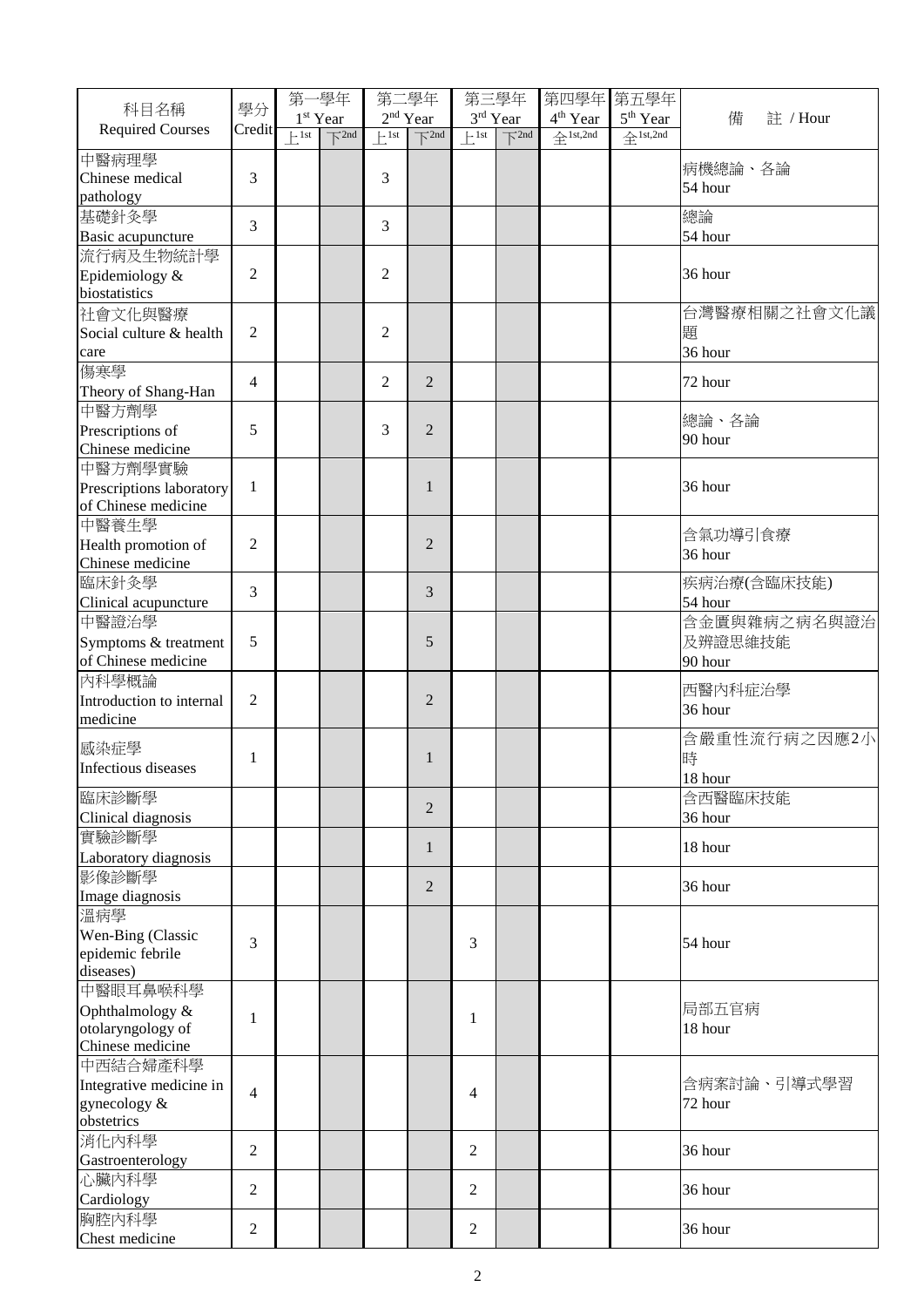|                           |                | 第一學年         |                                              | 第二學年                       |                                           | 第三學年             |                                | 第四學年 第五學年                       |                      |               |
|---------------------------|----------------|--------------|----------------------------------------------|----------------------------|-------------------------------------------|------------------|--------------------------------|---------------------------------|----------------------|---------------|
| 科目名稱                      | 學分             |              | $1^{\rm st}$ Year                            |                            | 2 <sup>nd</sup> Year                      |                  | 3rd Year                       | 4 <sup>th</sup> Year            | 5 <sup>th</sup> Year | 備<br>註 / Hour |
| <b>Required Courses</b>   | Credit         | $\vdash$ 1st | $\overline{\bigtriangledown}$ <sup>2nd</sup> | $\left  \cdot \right $ 1st | $\overline{\triangledown}$ <sup>2nd</sup> | $F^{\text{1st}}$ | $\overline{\mathcal{F}}^{2nd}$ | $\triangleq$ <sup>1st,2nd</sup> | $4$ 1st,2nd          |               |
| 風濕免疫過敏學                   |                |              |                                              |                            |                                           |                  |                                |                                 |                      |               |
| Rheumatology              | $\mathfrak{2}$ |              |                                              |                            |                                           | $\overline{2}$   |                                |                                 |                      | 36 hour       |
| immunology allergy        |                |              |                                              |                            |                                           |                  |                                |                                 |                      |               |
| 血液腫瘤病學                    |                |              |                                              |                            |                                           |                  |                                |                                 |                      |               |
| Hematology &              | $\mathbf{1}$   |              |                                              |                            |                                           | 1                |                                |                                 |                      | 18 hour       |
| oncology                  |                |              |                                              |                            |                                           |                  |                                |                                 |                      |               |
| 心電圖學                      |                |              |                                              |                            |                                           |                  |                                |                                 |                      |               |
| Electrocardiogram         | $\mathbf{1}$   |              |                                              |                            |                                           | 1                |                                |                                 |                      | 18 hour       |
| 醫學研究與新知                   |                |              |                                              |                            |                                           |                  |                                |                                 |                      |               |
| Medical research &        | $\overline{c}$ |              |                                              |                            |                                           | 2                |                                |                                 |                      | 含EBM、專題論文研究   |
| medical news              |                |              |                                              |                            |                                           |                  |                                |                                 |                      | 36 hour       |
| 中醫內科學(一)(二)               |                |              |                                              |                            |                                           |                  |                                |                                 |                      | 疾病學、臨床技能(含問題導 |
| Internal medicine         | $\overline{2}$ |              |                                              |                            |                                           | $\overline{2}$   | 3                              |                                 |                      | 向學習)          |
| (Chinese)                 |                |              |                                              |                            |                                           |                  |                                |                                 |                      | 36 hour       |
| 中西結合骨傷復健科                 |                |              |                                              |                            |                                           |                  |                                |                                 |                      |               |
| 學Integrative medicine     |                |              |                                              |                            |                                           |                  |                                |                                 |                      |               |
| in osteology,             | 6              |              |                                              |                            |                                           | 4                | $\overline{2}$                 |                                 |                      | 含臨床技能         |
| traumatology &            |                |              |                                              |                            |                                           |                  |                                |                                 |                      | 108 hour      |
| rehabilitation            |                |              |                                              |                            |                                           |                  |                                |                                 |                      |               |
| 中西結合兒科學                   |                |              |                                              |                            |                                           |                  |                                |                                 |                      |               |
| Integrative medicine in   | 3              |              |                                              |                            |                                           |                  | 3                              |                                 |                      | 含病案討論、問題導向學習  |
| pediatrics                |                |              |                                              |                            |                                           |                  |                                |                                 |                      | 72 hour       |
| 中醫外科學                     |                |              |                                              |                            |                                           |                  |                                |                                 |                      |               |
| <b>Surgery of Chinese</b> | $\overline{2}$ |              |                                              |                            |                                           |                  | $\overline{2}$                 |                                 |                      | 皮膚乳房肛腸        |
| Medicine                  |                |              |                                              |                            |                                           |                  |                                |                                 |                      | 36 hour       |
| 腎泌尿科學                     |                |              |                                              |                            |                                           |                  |                                |                                 |                      |               |
| Nephrourology             | $\mathbf{1}$   |              |                                              |                            |                                           |                  | 1                              |                                 |                      | 18 hour       |
| 内分泌新陳代謝學                  |                |              |                                              |                            |                                           |                  |                                |                                 |                      |               |
| Endocrinology             | 1              |              |                                              |                            |                                           |                  | $\mathbf{1}$                   |                                 |                      | 18 hour       |
| & metabolism              |                |              |                                              |                            |                                           |                  |                                |                                 |                      |               |
| 急症醫學                      |                |              |                                              |                            |                                           |                  |                                |                                 |                      | 含中醫急症治法       |
| Emergency medicine        | 1              |              |                                              |                            |                                           |                  | 1                              |                                 |                      | 18 hour       |
| 皮膚科學                      |                |              |                                              |                            |                                           |                  |                                |                                 |                      |               |
| Dermatology               | 1              |              |                                              |                            |                                           |                  | $\mathbf{1}$                   |                                 |                      | 18 hour       |
| 外科學概論                     |                |              |                                              |                            |                                           |                  |                                |                                 |                      |               |
| Introduction to surgery   | $\overline{2}$ |              |                                              |                            |                                           |                  | $\overline{2}$                 |                                 |                      | 36 hour       |
| 神經學                       |                |              |                                              |                            |                                           |                  |                                |                                 |                      |               |
| Neurology                 | $\overline{2}$ |              |                                              |                            |                                           |                  | $\overline{2}$                 |                                 |                      | 36 hour       |
| 臨床溝通理論與方法                 |                |              |                                              |                            |                                           |                  |                                |                                 |                      |               |
| Clinial communication     | 1              |              |                                              |                            |                                           |                  | 1                              |                                 |                      | 18 hour       |
| theory & methods          |                |              |                                              |                            |                                           |                  |                                |                                 |                      |               |
| 醫學倫理與法律                   |                |              |                                              |                            |                                           |                  |                                |                                 |                      | 含生命價值、醫管與醫療法  |
| Medical ethics &          | $\overline{c}$ |              |                                              |                            |                                           |                  | $\overline{2}$                 |                                 |                      | 律             |
| medical laws              |                |              |                                              |                            |                                           |                  |                                |                                 |                      | 36 hour       |
|                           |                |              |                                              |                            |                                           |                  |                                |                                 |                      |               |
| 合<br>計                    | 131            | 18           | 19                                           | 24                         | 23                                        | 26               | 21                             |                                 |                      |               |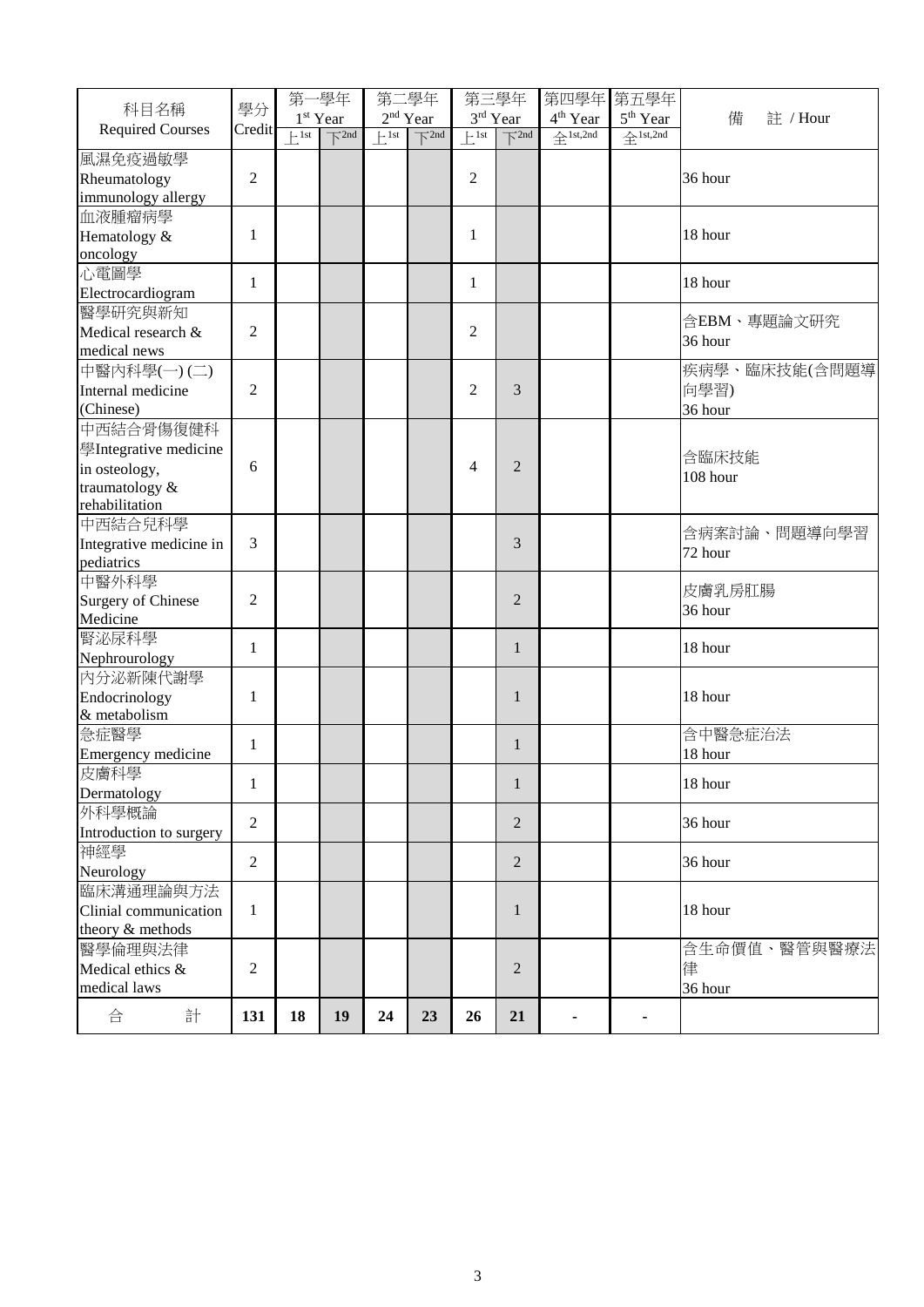| 科目名稱                                                | 學分     | 第一學年<br>$1st$ Year |                         | 第二學年<br>$2nd$ Year |                              | 第三學年<br>3rd Year |                              | 4 <sup>th</sup> Year                 | 第四學年 第五學年<br>5 <sup>th</sup> Year | 備<br>註 / Hour                                              |
|-----------------------------------------------------|--------|--------------------|-------------------------|--------------------|------------------------------|------------------|------------------------------|--------------------------------------|-----------------------------------|------------------------------------------------------------|
| <b>Required Courses</b>                             | Credit | $\vdash$ 1st       | $\overline{\wedge}$ 2nd | $\vdash$ 1st       | $\overline{\mathcal{N}}$ 2nd | $\sqcup$ 1st     | $\overline{\mathcal{N}}$ 2nd | $\hat{\mathcal{L}}^{\text{1st,2nd}}$ | $\triangle$ <sup>1st,2nd</sup>    |                                                            |
| 西醫見習<br>Clerkship of Clinical<br>Medicine           | 32     |                    |                         |                    |                              |                  |                              | 32                                   |                                   | 內科12學分、外科8學分、<br> 婦產科4學分、小兒科4學分<br>其他科4學分 (詳註1.)           |
| 中醫臨床實習<br>Clinical practicum in<br>Chinese medicine | 45     |                    |                         |                    |                              |                  |                              |                                      | 45                                | 中醫內科學:18學分<br>中醫婦兒科學: 10學分<br>針灸科學:9學分<br>中醫傷科學:8學分(金醫外科學) |
| 計<br>合                                              | 208    | 18                 | 19                      | 24                 | 23                           | 26               | 21                           | 32                                   | 45                                |                                                            |

#### 相關事項

- 一、設立宗旨:培育符合現代需求的中醫師
	- 教育目標:1.培育中醫基層醫療人才
		- 2.儲訓中醫基礎醫學研發人才
		- 3.儲備中醫臨床醫學具強化潛力之各科專科人才

《101學年度第二次系務會議101.10.25修訂》

- 核心能力:本學系學生畢業時為能符合全人醫療、以病人為中心之職場與社會需求,以及中西醫輔 助、整合之國際學術發展潮流,將具備之核心能力為:
	- 1.具有醫學倫理與人文關懷的道德涵養
	- 2.具主動學習、與其他醫療團隊或專業人員溝通合作、自省改進的能力
	- 3.具有認識、運用以及評估中藥及方劑功效的能力
	- 4.具有執行針灸、傷科等治療技術的能力
	- 5.具有運用四診、辨證等專業知識進行評估、診療的能力
	- 6.具有研析醫學期刊、典籍的能力,並能從中開發創意或提出、找出解決問題的能力

《99學年度第五次系務會議100.6.7修訂》

二、學分

- 1.須修畢一至三年級應修之必、選修學分,始得分發;見習及實習以每月為四學分,不足一月者,以 週計算,一週一學分。
- 2.學士後中醫學系修業五年,至少應修232學分(包括選修學分、第四年西醫見習32學分及第五學年中 醫臨床實習45學分)始得畢業。
- 3.選修科目至少應修24學分,沒有醫學相關與否之課程限定,體育課亦可,但低年級不可修高年級課 程。
- 三、畢業前必須通過英文鑑定方能畢業。相關規定依本校「學生英文能力鑑定實施辦法」辦理。
- 四、服務學習時數:完成30小時服務學習時數始得畢業。
- 五、畢業前必須參加校內舉辦之基礎心肺復甦術訓練,方具畢業資格。相關規定依本校「學生基礎心肺 復甦術訓練實施要點」辦理。

六、本學分表做為畢業學分認定之依據。

註1.

| 課程名稱                    | 學分                      | 壆門<br>分類 | 備註                                                                                    |
|-------------------------|-------------------------|----------|---------------------------------------------------------------------------------------|
| 西醫見習<br>------------    | ----------------------- |          | 9月1日至4月30日                                                                            |
|                         |                         |          |                                                                                       |
|                         |                         |          |                                                                                       |
|                         |                         |          |                                                                                       |
|                         |                         |          |                                                                                       |
| 其他科別                    |                         | D2.      | 依醫院編組、科別選定4學分見習:<br>家醫科、復健科、耳鼻喉科、皮膚科、眼科、核醫科、放射診斷<br>科、放射治療科、病理(檢驗)科、精神科、 ICU(或CCU)及急診 |
| ブデ<br>⋍<br>$\mathbf{H}$ |                         |          |                                                                                       |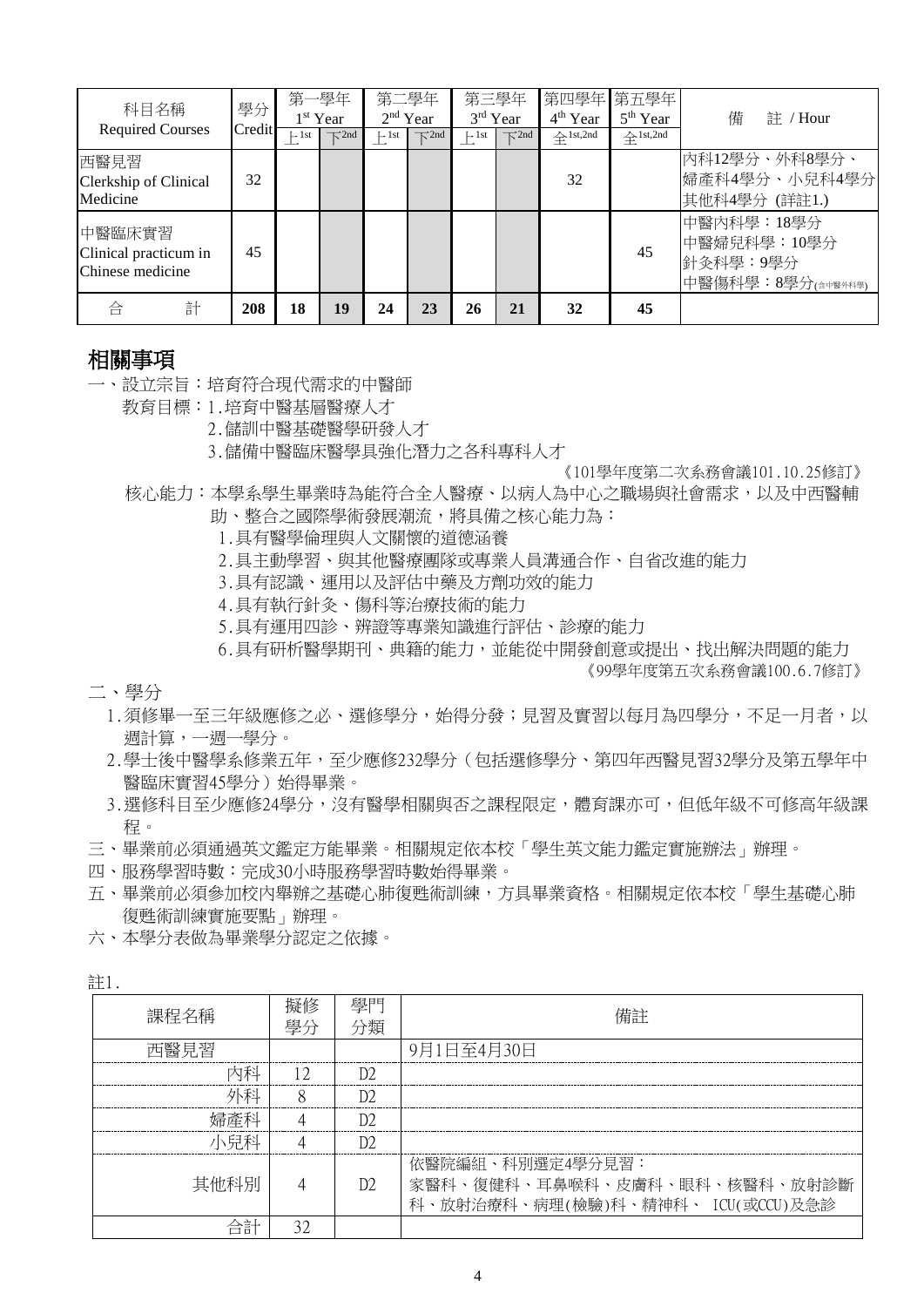## 中國醫藥大學 中醫學院 學士後中醫學系 選修 畢業學分認定表

|                                             |                | 第一學年           |                      | 第二學年           |                   | 第三學年 |          | 第四學年 第五學年            |                      |              |
|---------------------------------------------|----------------|----------------|----------------------|----------------|-------------------|------|----------|----------------------|----------------------|--------------|
| 科目名稱                                        | 學分             |                | 1 <sup>st</sup> Year |                | $2^{\rm nd}$ Year |      | 3rd Year | 4 <sup>th</sup> Year | 5 <sup>th</sup> Year | 備<br>註 \Hour |
| Elective                                    | Credit         | E              | 下                    | 上              | 下                 | 上    | 下        | 全                    | 全                    |              |
| 中醫學導論                                       |                |                |                      |                |                   |      |          |                      |                      |              |
| Introduction to Chinese                     | 2              | $\overline{2}$ |                      |                |                   |      |          |                      |                      | 36 hour      |
| medicine                                    |                |                |                      |                |                   |      |          |                      |                      |              |
| 歷代中醫典籍概論                                    |                |                |                      |                |                   |      |          |                      |                      |              |
| Medical classics                            | $\overline{c}$ | $\overline{2}$ |                      |                |                   |      |          |                      |                      | 36 hour      |
| 易經                                          |                |                |                      |                |                   |      |          |                      |                      |              |
| The book of changes                         | $\overline{c}$ | $\overline{2}$ |                      |                |                   |      |          |                      |                      | 36 hour      |
| 醫學導論                                        |                |                |                      |                |                   |      |          |                      |                      |              |
| Introduction to                             | 1              | 1              |                      |                |                   |      |          |                      |                      | 18 hour      |
| medicine                                    |                |                |                      |                |                   |      |          |                      |                      |              |
|                                             |                |                |                      |                |                   |      |          |                      |                      | 西方醫學史1.5學分   |
| 醫學史                                         | $\overline{2}$ | $\mathfrak{2}$ |                      |                |                   |      |          |                      |                      | 台灣醫療史0.5學分   |
| History of medicine                         |                |                |                      |                |                   |      |          |                      |                      | 36 hour      |
| 胚胎及發育生物學                                    |                |                |                      |                |                   |      |          |                      |                      |              |
| Embryology and                              | $\mathbf{1}$   | $\mathbf{1}$   |                      |                |                   |      |          |                      |                      | 18 hour      |
| developmental biology                       |                |                |                      |                |                   |      |          |                      |                      |              |
| 生理學實驗(B)                                    |                |                |                      |                |                   |      |          |                      |                      | 36 hour      |
| Physiology laboratory                       | $\mathbf{1}$   | $\mathbf{1}$   |                      |                |                   |      |          |                      |                      |              |
| 醫學工程概論                                      |                |                |                      |                |                   |      |          |                      |                      |              |
| Introduction to                             | 1              | 1              |                      |                |                   |      |          |                      |                      | 18 hour      |
| biomedical engineering                      |                |                |                      |                |                   |      |          |                      |                      |              |
| 內經選讀                                        | 2              |                | $\overline{2}$       |                |                   |      |          |                      |                      | 36 hour      |
| Nei-Ching selection                         |                |                |                      |                |                   |      |          |                      |                      |              |
| 中醫文獻學                                       |                |                |                      |                |                   |      |          |                      |                      | 含醫古文、文獻方法學   |
| <b>Literatures of Chinese</b>               | $\overline{2}$ |                | $\overline{2}$       |                |                   |      |          |                      |                      | 36 hour      |
| medicine                                    |                |                |                      |                |                   |      |          |                      |                      |              |
| 寄生蟲學                                        | $\mathbf{1}$   |                | $\mathbf{1}$         |                |                   |      |          |                      |                      | 18 hour      |
| Parasitology                                |                |                |                      |                |                   |      |          |                      |                      |              |
| 傳統醫學與工程及實                                   |                |                |                      |                |                   |      |          |                      |                      |              |
| 驗設計                                         | 1              |                | 1                    |                |                   |      |          |                      |                      | 18 hour      |
| Chinese traditional                         |                |                |                      |                |                   |      |          |                      |                      |              |
| medicine & engineer                         |                |                |                      |                |                   |      |          |                      |                      |              |
| 藥用植物應用學                                     |                |                |                      |                |                   |      |          |                      |                      | 含台灣中草藥、藥膳    |
| Application of                              | $\overline{2}$ |                |                      | $\overline{2}$ |                   |      |          |                      |                      | 36 hour      |
| pharmaceutical botany                       |                |                |                      |                |                   |      |          |                      |                      |              |
| 難經選讀Nan-Ching                               |                |                |                      |                |                   |      |          |                      |                      |              |
| selection (Classics on<br>difficult issues) | $\overline{2}$ |                |                      | $\overline{2}$ |                   |      |          |                      |                      | 36 hour      |
| 藥理學實驗(C)                                    |                |                |                      |                |                   |      |          |                      |                      |              |
| Pharmacology                                | 1              |                |                      | 1              |                   |      |          |                      |                      | 18 hour      |
| laboratory                                  |                |                |                      |                |                   |      |          |                      |                      |              |
| 中醫脈波學                                       |                |                |                      |                |                   |      |          |                      |                      |              |
| Pulse sphygmology                           | 2              |                |                      | $\overline{2}$ |                   |      |          |                      |                      | 36 hour      |
| 中藥免疫暨毒理學                                    |                |                |                      |                |                   |      |          |                      |                      |              |
| Immunology &                                |                |                |                      |                |                   |      |          |                      |                      |              |
| toxicology in Chinese                       | $\overline{c}$ |                |                      |                | $\overline{2}$    |      |          |                      |                      | 36 hour      |
| medicine                                    |                |                |                      |                |                   |      |          |                      |                      |              |
| 中醫治則學                                       | $\mathbf{1}$   |                |                      |                | $\mathbf{1}$      |      |          |                      |                      | 18 hour      |
| Principles of treatment                     |                |                |                      |                |                   |      |          |                      |                      |              |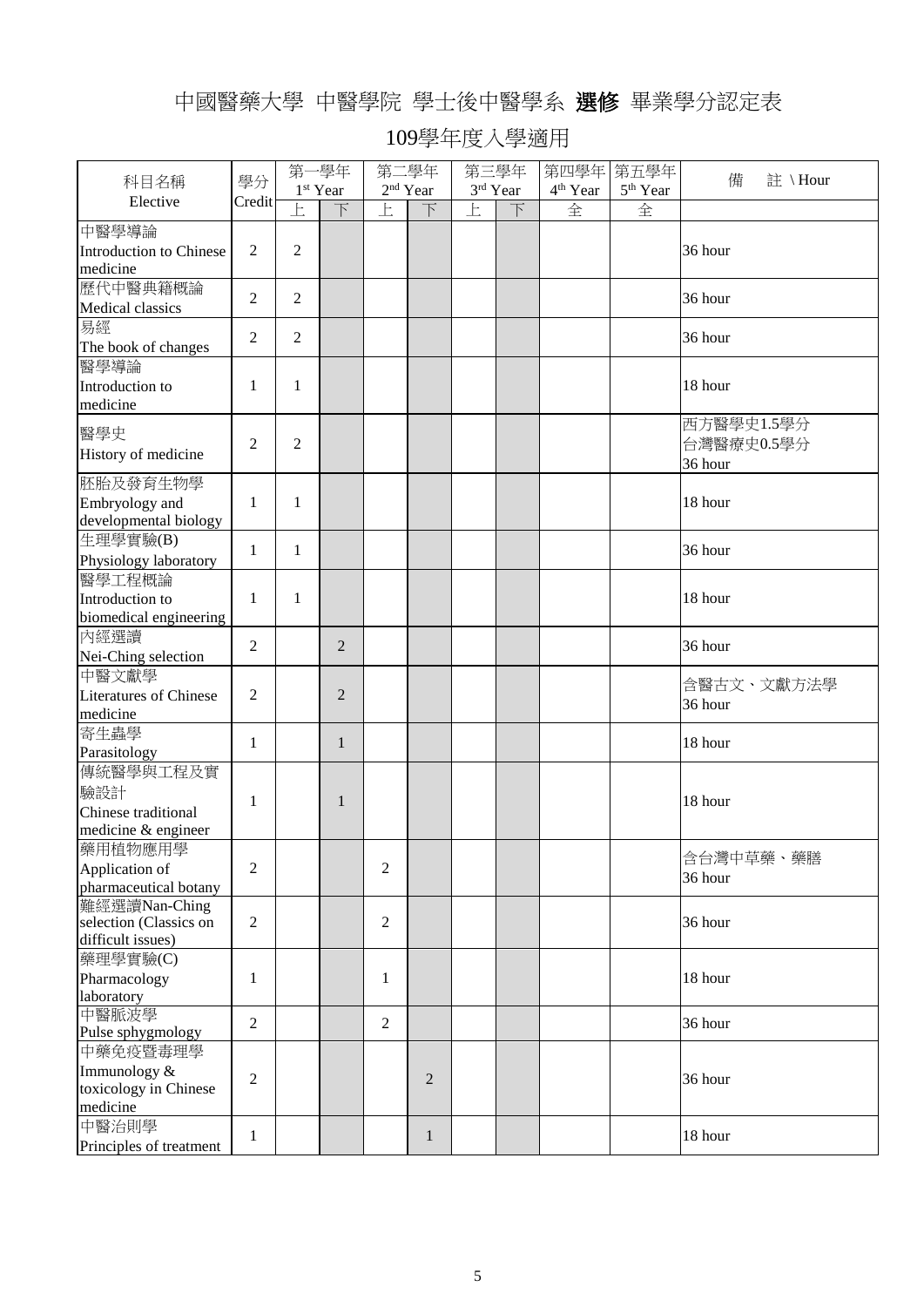|                                                                                                                    | 學分             | 第一學年              |                          | 第二學年              |                          | 第三學年           |                     | 第四學年 第五學年         |                      | 備<br>註 \Hour    |
|--------------------------------------------------------------------------------------------------------------------|----------------|-------------------|--------------------------|-------------------|--------------------------|----------------|---------------------|-------------------|----------------------|-----------------|
| 科目名稱                                                                                                               |                | $1^{\rm st}$ Year |                          | $2^{\rm nd}$ Year |                          |                | 3rd Year            | $4^{\rm th}$ Year | 5 <sup>th</sup> Year |                 |
| Elective                                                                                                           | Credit         | $\overline{E}$    | $\overline{\mathcal{F}}$ | $\overline{E}$    | $\overline{\mathcal{F}}$ | $\overline{E}$ | $\overline{\Gamma}$ | 全                 | 全                    |                 |
| 中醫應用於運動醫學<br>之理論及實作<br>Thetheory and practice of<br>applying traditional<br>Chinese medicine in<br>sports medicine | $\overline{2}$ |                   |                          |                   | $\overline{2}$           |                |                     |                   |                      | 36 hour         |
| 金匱要略選讀<br>Theory of Chin-Kuei<br>selection<br>(Miscellaneous<br>diseases)                                          | $\overline{2}$ |                   |                          |                   |                          | $\overline{2}$ |                     |                   |                      | 36 hour         |
| 眼科學<br>Ophthalmology                                                                                               | $\mathbf{1}$   |                   |                          |                   |                          | $\mathbf{1}$   |                     |                   |                      | 18 hour         |
| 耳鼻喉科學<br>Otolaryngology                                                                                            | $\mathbf{1}$   |                   |                          |                   |                          | $\mathbf{1}$   |                     |                   |                      | 18 hour         |
| 法醫學<br>Legal medicine                                                                                              | $\mathbf{1}$   |                   |                          |                   |                          | $\mathbf{1}$   |                     |                   |                      | 18 hour         |
| 中醫英文學<br>Chinese medicine in<br>English                                                                            | $\overline{c}$ |                   |                          |                   |                          | $\overline{2}$ |                     |                   |                      | 英文授課<br>36 hour |
| 世界傳統醫學與文化<br>Traditional medicine &<br>culture of the world                                                        | 3              |                   |                          |                   |                          | 3              |                     |                   |                      | 暑期海外研習3週        |
| 中藥配伍學<br>Chinese medicine<br>combination                                                                           | $\overline{2}$ |                   |                          |                   |                          |                | $\overline{2}$      |                   |                      | 36 hour         |
| 中醫精神病學<br>Chinese medicine about<br>mental disease                                                                 | $\mathbf{1}$   |                   |                          |                   |                          |                | 1                   |                   |                      | 18 hour         |
| 中醫傷科技能臨床應<br>用學<br>Clinical Skill of<br><b>Chinese Traumatology</b>                                                | $\overline{2}$ |                   |                          |                   |                          |                | $\overline{2}$      |                   |                      | 36 hour         |
| 超音波學<br><b>Ultrasonics</b>                                                                                         | $\overline{2}$ |                   |                          |                   |                          |                | $\overline{2}$      |                   |                      | 36 hour         |
| 家庭醫學<br>Family medicine                                                                                            | $\overline{2}$ |                   |                          |                   |                          |                | 2                   |                   |                      | 36 hour         |
| 小<br>計                                                                                                             | 47             | 12                | 6                        | 7                 | 3                        | 10             | $\boldsymbol{9}$    |                   |                      |                 |